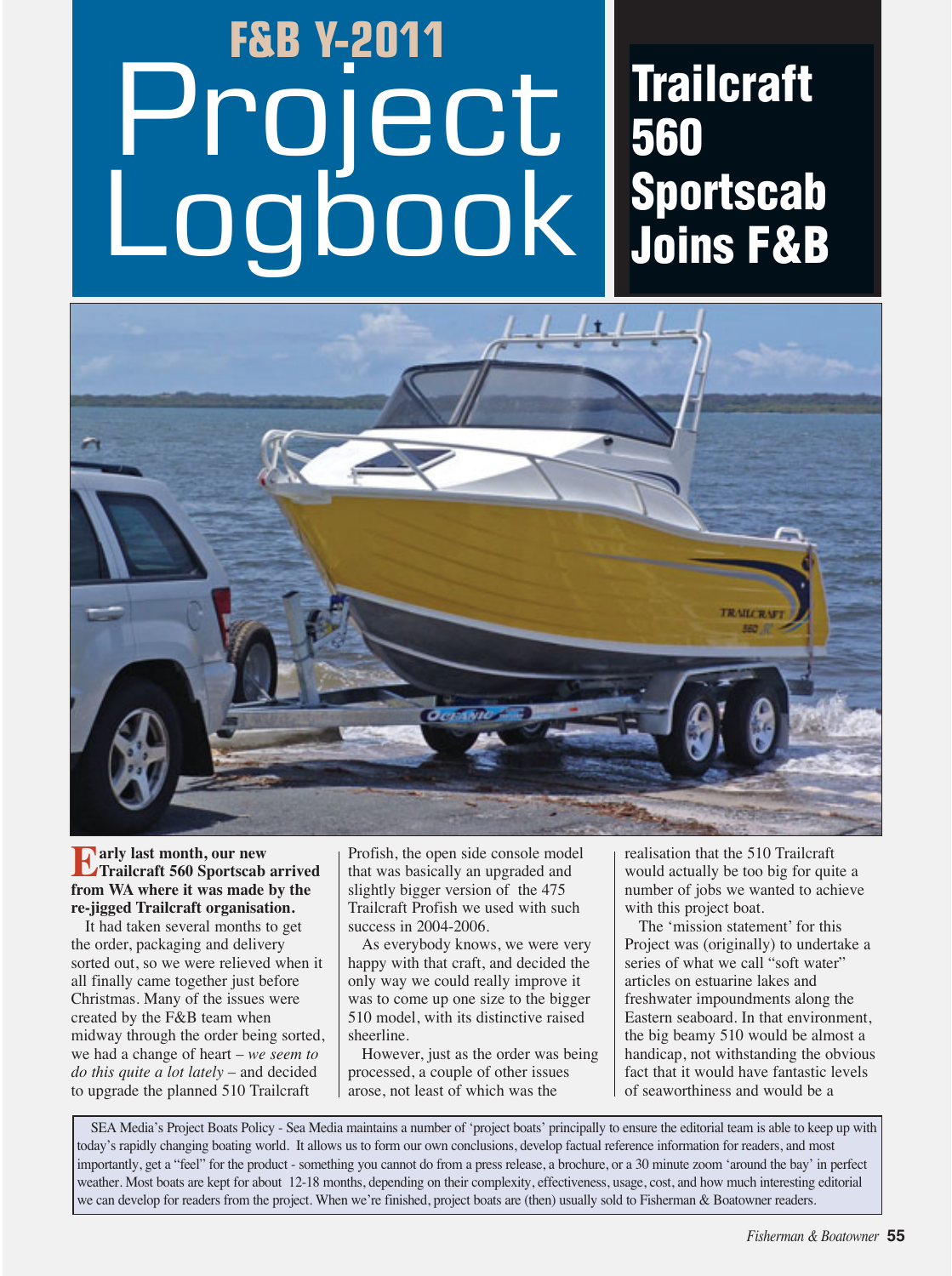wonderful fishing platform to work with.

However, the Trailcraft 510 Profish we inspected at the Brisbane Boat Show in September last year, surprised us with its size, and once again, worried the writer with the motor packaging we had in mind.

We suspected the newly released 70hp Yamaha 4-stroke which we'd all fallen in love with, and wanted to use in a Project Boat program, would probably end up be underpowered on this deep bodied, wide-beamed production platey from the West.

By the time we put camera gear aboard, tackle boxes, installed the double edged bimini, a Minn Kota electric outboard and its battery(s), and carried a couple of adult passengers, we were not confident we'd get the level of performance we'd like to have.

#### **When Bigger Is Not Always Better**

The only disadvantage we ever had with the original 475 Profish with its 60hp Yammy 4-stroke EFI, was that when it had more than 3 people onboard and all their gear, it became a bit slow and with the canopy and bimini arrangement we had on it at the time, it was definitely a bit underpowered for offshore work.

Not that it worried us all that much in normal conditions, because these boats are not fast boats, and performance in the 16-20 knot zone is just fine, but that said, it's still important to have enough grunt to accelerate very quickly through any good wave 'saddles' going out through the bar, or pull yourself away from any wave suck coming back in – in our case, through the Seaway Entrance, which of course, is on our back doorstep here on the 'Coast.

So for all these reasons, when we studied the 510 Side Console at the Brissy Boat Show, we became worried that the package was getting slightly out of whack, and that a 90-100hp engine would be better. But then, that changed the whole concept of the boat, didn't it?

After quite a deal of thought we then decided that our editorial program had to take the leading role in determining the sort of craft we would get, and the more we thought about it, it became obvious that no one boat would ever do the jobs we had in mind.

The classic 4.3 tinny or small side console we had in mind from the likes





of Horizon or Sea Jay, would never have the seaworthiness that we needed to go and fish Portland, Victoria for SBT's. That much was bleedin' obvious, so after much long and detailed analysis of the available options vs the desired editorial program, we decided to re-jig the Logbook Program.

What you have here is part of the outcome.

As it now stands, the Horizon 4.4 is under construction as this magazine goes on the newsstands. It will be dedicated to our "soft water" series which we have been very keen to produce for quite a few years.

In turn, with the Horizon taking charge of the "soft water", we then looked to the Trailcraft to see if we could upgrade its capabilities to do the next line of jobs we had in mind for

2011 and 2012.

Readers don't ever really think about it (nor should they have to) but from the writer's point of view we have to produce between 800 – 1000 pages of magazine artwork a year for F&B, and within that, we need at least 80-100 feature articles.

About half of *them* need to be of the exploring, fishing or adventure kind. It's an enormous burden in one sense, and a heap of fun in another – and between us and our long suffering team of contributors, we try very hard to sustain a high level of interest and unique editorial.

So these machinations are quite complex and detailed, to the extent that the Trailcraft 560 is now embedded in a program that will run for at least the next two years, and involve thousands of road miles to places as far afield as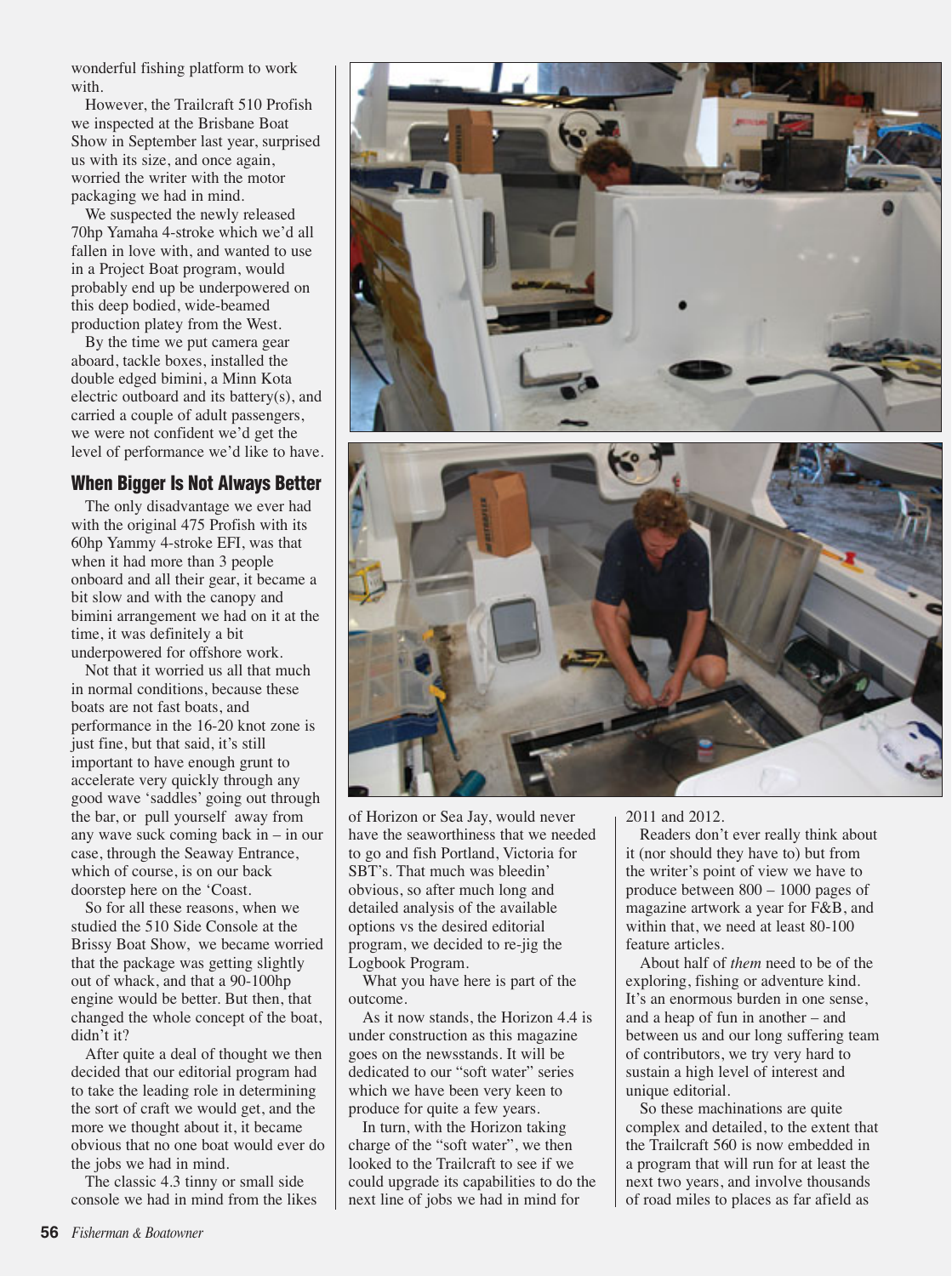**Top Left: Construction stage shots of F&B's 560 Trailcraft 560 Sportscab, reveal some important changes for the new 2011 series Trailcraft, but the retention of the principle Trailcraft values - such as the true self-draining cockpit and big ally ʻGrant' scupppers. Left Below: Shows the new "soft patch" principle over the fuel tank. This allows the cockpit sole (floor) to be totally sealed, but if access to the fuel tanks is required, it can be, by undoing the screws (easy) and slicing the sikkaflex (v. bloody difficult!) but this is a mile better system. Below: Also note spoofy new helm and passenger chairs.** 

We commonly have to tackle barred river entrances choppy offshore conditions, and the writer has an admitted aversion to regularly running open centre consoles (or poorly designed walkarounds, for that matter) through a typical river bar, or for that matter, rough water offshore.

For decades, I've always advocated the "cuddy cabin" approach, as I truly believe this format, as shown in these pages here, is considerably more seaworthy (read: safer) let alone more comfortable, than an open centre or side console.

With a cuddy cabin configuration, we can actually poke the nose and shoulders of the craft into a breaking wave if we have to, and/or I've got the timing badly wrong – and sometimes



Boroloola and Bermagui – and that covers an awful lot of territory!

#### **Profish Replaced By Sportscab**

In the end, we decided against the open centre console or side console, primarily because my wife Mary and I are not getting any younger and Mary not unreasonably doesn't want to spend days being blown out of an open centre console anymore. She wants to be able to sit comfortably behind the windscreen and canopy of a more sensible style of boat that we older folk now need.

Not *just* because we are getting older, either, I have to stress, because throughout the writer's boating life, I've never been an advocate or particularly keen on small centre consoles, especially for the sort of work we do.

that can happen with the best laid plans, etc!

Anybody who's ever done any bar work will acknowledge that you can line it up and get it sighted perfectly, gun it for the saddle - but by the time you get there, the wave is starting to curl and tumble down, leaving you with no choice but to walk up to the wave and then tiptoe over it – and this is the point where the writer just finds life in a centre console too nerve wracking to be worth the risk.

Here, in boats like this Trailcraft 560 Sportscab (a classic cuddy), you can deliberating poke the bow and shoulder structure into a breaking wave knowing that in the worse case situation you might take a little bit of water right up over the top, but almost none around the sides – especially as boats like this Trailcraft 560 take the

cabin sides right out to the gunwales.

Not only is it very hard for water to get in – in this Trailcraft 560, we have a fully sealed self draining deck and two huge scuppers (or "freeing ports" to use their proper name) to clear out any water that does come down into the cockpit from above, in seconds.

People starting out in boating might find this all a bit esoteric, but I can assure you, it's not just about crossing bars and river entrances – boats of this kind are more than capable of going offshore into nearshore reefs chasing snapper, morwong, sharks, kingies, (whatever your favourite blue water species) but when you do that, and you commit to going offshore, then you have to (by definition) commit to dealing with ocean conditions.

And even if you're only a mile offshore, those conditions can change very quickly and you might find yourself sometimes in short, hard chop where the structure or configuration of the boat becomes most important.

After weeks of agonostics *(hey – you are not alone!)* we finally decided that if we were going to go for the 510 size, then we should really step up and make the bigger outboard worthwhile and deal with the issues of comfort, security, shelter, seaworthiness etc, in one hit.

The end result was what we originally described as the Trailcraft Sportscab 530, as tested back in F&B #87 in 2003, but then we discovered it had been reconfigured to become a 540. Then, to our amazement, between October and its arrival here on the Gold Coast last month, it had magically grown to become a 560.

And that folks, is how we went from a 510 Profish to a 560 Sportscab.

#### **Bigger Than We Thought**

First reactions to seeing the boat here at Oceanic Trailers' big new facility on the Molendinar Industrial Estate (here on the Gold Coast) was one of genuine surprise.

Ruth and I were a bit surprised at just how much bigger it was than we'd remembered the original 530 we tested back in 2003, but running a tape down the centreline we very quickly worked out why Trailcraft have now decided to call this model the 560 - it is 5.6m LOA.

Initial reactions were one of delight, because the paint job is such a cheerful colour it makes you feel happy just